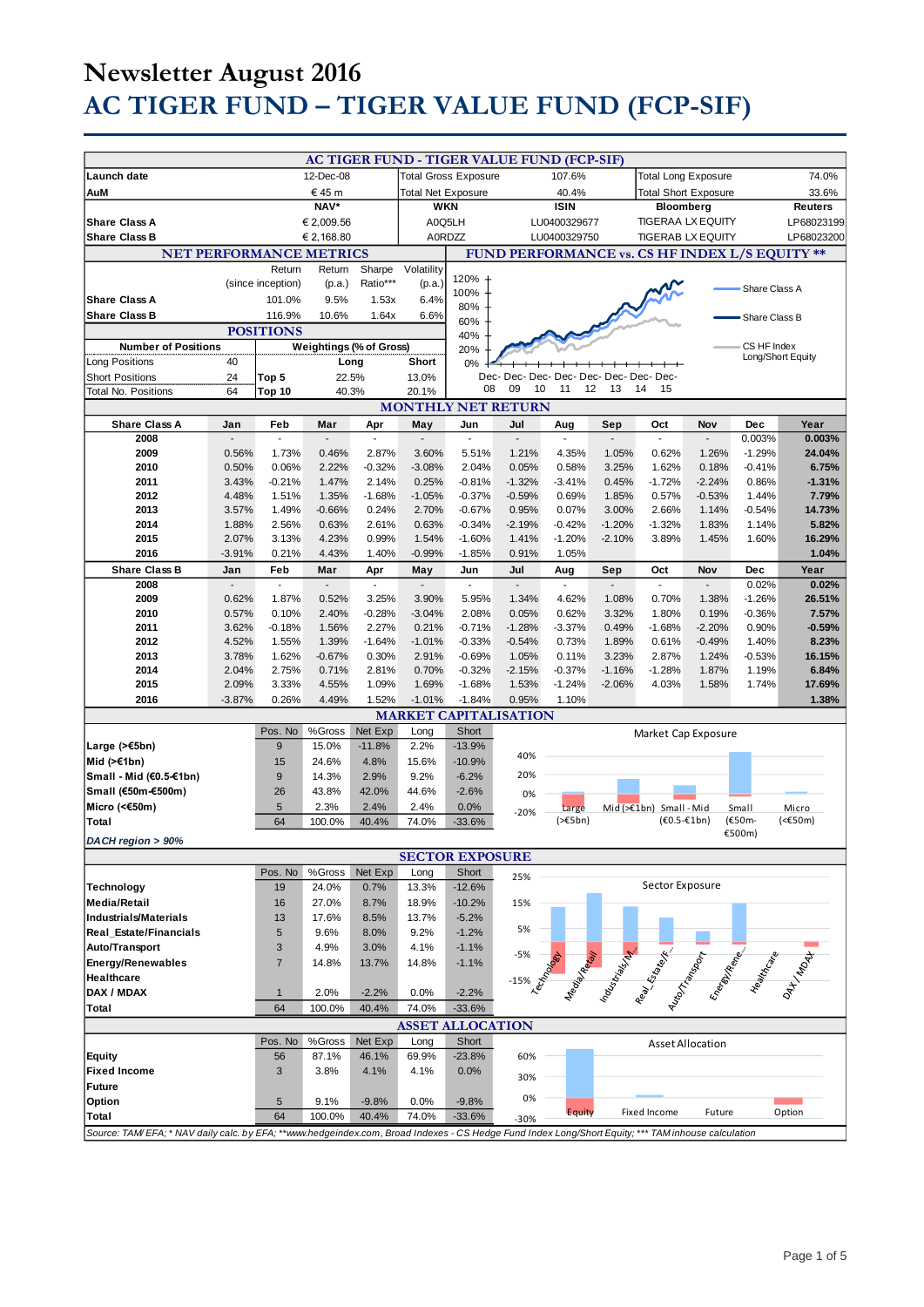## **Tiger Value Fund – August 2016**

### **O Returns: +1.05% (class A)/+1.10% (class B)**

In August, the Tiger Value Fund ("TVF") had a positive net return of +1.05% for share class A and +1.10% for share class B, making a cumulative positive net return of +1.04% and +1.38% for the yearto-date and  $+101.0\%/+116.9\%$  since inception (share class A/B).

### **O Commentary: Rebound of value stocks has started**

While the TVF increased the net adjusted exposure only slightly during August to 35.3% (excl. 4.1%) fixed income linked positions) the gross exposure increased significantly by adding selective long and short positions from 91.7% to 107.6%.

On our long book the most significant attributors were Senvion (+111bp), Freenet (+32bp), Francotyp-Postalia (+43bp) and MLP (+33bp). Senvion a German Wind turbine manufacturer was our strongest performer as the stock rebounded nearly 40% from an all-time low after the company announced good Q2 results, a value accretive acquisition and a share buy-back program coupled with significant insider buying and a broker upgrade. Senvion is still trading at less than 5x EBITDA 2017 a 40-50% discount to its peers making it an attractive takeover target in particular for strategic Asian buyers.

On the negative side we had Tom Tailor with -25bp detraction which suffered from a weak summer season but has initiated a restructuring program which should result in a strong rebound in profitability and free cash flow. On our numbers the company is trading on a FCF yield of > 20% implying significant upside even assuming a more conservative scenario.

Although GFK which we had highlighted earlier this year collapsed 25% after another profit warning the TVF suffered only 9bp as our 10 Point Scoring System triggered a partial sale of the stock already three months ago. At the time of the profit warning we had a significant lower position compared to the beginning of the year and scaled back into GFK stock after the profit warning at recent lows. The company is now trading on a 50% discount to its peers at 5x EBITDA 2017 and a normalized FCF yield > 10% making it an attractive target for any financial and strategic investor.

Our single shorts (incl. Put Options) and index hedges (DAX Put Options) burdened the performance with -132bp and -21bp respectively, lowering our attributions from single shorts and hedging to +130bp for the year-to-date. At some of our single shorts we were once again forced to cut losses (stop loss rules) after the stocks performed well despite muted earnings results. In addition to our single short portfolio we started to add more Put Options on single stocks (7.6% delta adjusted of the NAV) and the DAX (2.2%) after the volatility collapsed making it more attractive compared to single shorts. With an average weighted delta for our Put Option portfolio of 0.3 the net adjusted exposure of the TVF would drop from 35% to approximately 15% in case of a market correction to recent year lows. Also if markets continue the drift upwards we should see positive contributions from our short book as we discovered attractive short candidates for the coming months.

### **O Outlook: Volatility collapse**

DAX gained +2.5% in August while STOXX Europe 600 was broadly flat (+0.5%). In previous years, August have frequently experienced significant volatility; whether it was the China devaluation last year or the US debt-ceiling crisis in 2011. This year however, equity markets globally came to a complete standstill with realized volatility (and trading volumes) collapsing to multi decade lows. With limited news flow and summer vacation in Europe, it seems most investors went to the beach instead.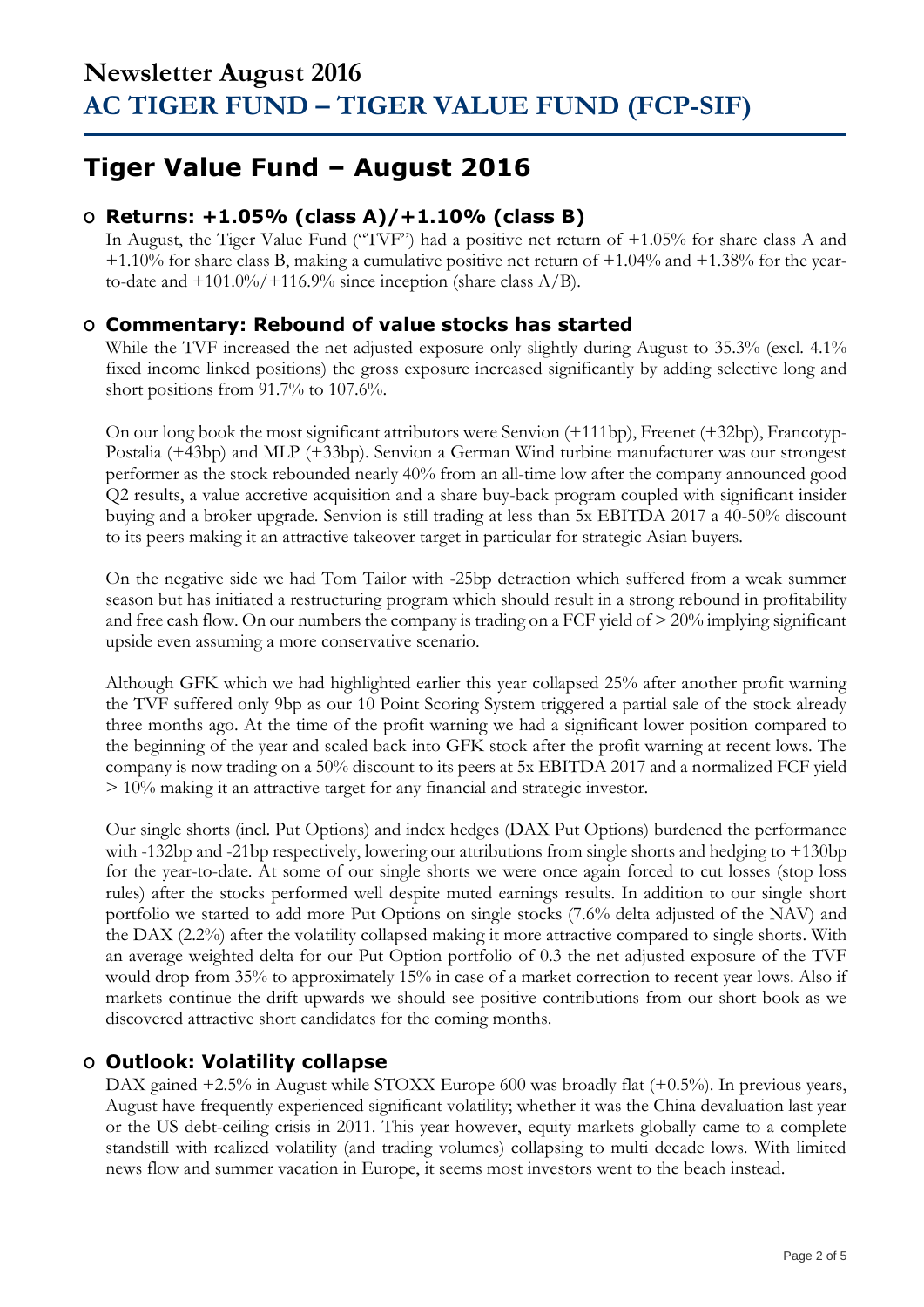## **Newsletter August 2016 AC TIGER FUND – TIGER VALUE FUND (FCP-SIF)**

Recent macro-economic data has confirmed our outlook of slowing growth in Europe after a strong start to the year and continued sluggish growth in the US. We continue to see no reason to expect any immediate reacceleration in growth; in contrast, the risk is rather on the downside.

Nonetheless, with the advent of September, volatility should return. Next week we might see the ECB revising their economic outlook and possibly discussing the need for further monetary policy action (as widely expected). The week after, the Federal Reserve might finally raise rates for the second time since the federal funds rate hit 0% followed by the Bank of Japan meeting at the end of the month. Unfortunately, it remains a market heavily influenced and manipulated by central bank activity.

As mentioned last month, while we see many attractive investment opportunities, our existing portfolio and pipeline of very attractive value investments is currently not attracting much interest in this market environment depressing the TVF's returns. Therefore, while it's an excellent market to start building new positions, patience is required for realizing the investment return. Having said that, in the last few days we have seen some selective bottom fishing in some previously unappreciated stocks and sectors.

### *The Tiger Value Fund Desk, 2nd September 2016*

 **Matthias Rutsch Marc Schädler Peter Irblad**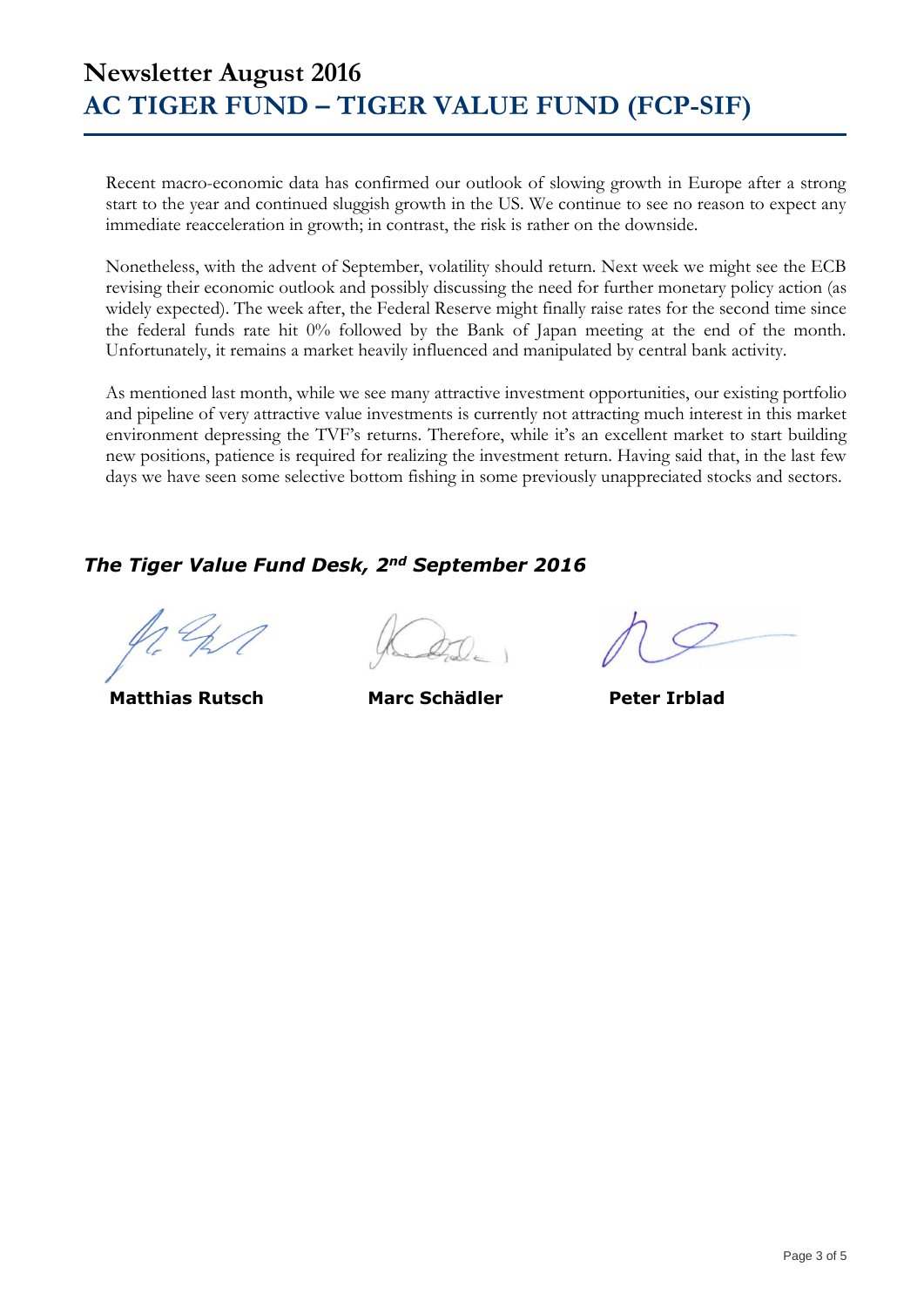#### **Objectives**

The objective is to identify undervalued companies with external catalysts and/or initiate pro-active measures to create shareholder value. The fund aims for a 5 year return of 10-15% p.a. with strong focus on capital preservation.

#### **Investment Strategy**

The Investment Advisor is a specialized fundamental European long/short equity investment manager. The investment philosophy is based on seeking out undervalued value creating companies where we see upcoming catalysts and/or value creation measures that could improve the intrinsic value of the company and drive shareholder returns. At the same time we seek to profit from identifying overvalued value destroying companies where the intrinsic value is continuously being eroded. For each position we perform a detailed analysis including a 360 degree research process and 10 point scoring system (further details are available in our DDQ of investor presentation). The managers foresee a direct dialog with the company as well as with other shareholders to support management to initiate value creating measures. Their partner network i.e. other shareholders, consultants, sector experts, media etc. will help to impact positive change.

The fund intends to engage in 30 long investments with a target net long exposure of around 20-50%. The geographic focus is likely to be Germany, Switzerland and Austria.

| <b>Fund Information</b>  |                             | <b>Fee Structure and Risk Management</b> |                        |
|--------------------------|-----------------------------|------------------------------------------|------------------------|
| Currency                 | <b>EUR</b>                  | Admin/Custodian Fee                      | Up to 0.49%            |
| Legal Entity             | <b>FCP-SIF</b>              | Advisory (Mgmt) Fee                      |                        |
| <b>Fund Domicile</b>     | Luxembourg                  | Share Class A                            | $2.0\%$                |
| <b>Fund Structure</b>    | Open-ended multi-class      | Share Class B                            | 1.5%                   |
| Style mandate            | Long/Short and Active Value | Performance Fee                          |                        |
| Investment Minimum       |                             | Share Class A                            | 20%                    |
| Share Class A            | € 125,000                   | Share Class B                            | 15%                    |
| Share Class B            | € 5,000,000                 | Hurdle Rate                              | None                   |
| Sub. Frequency           | Monthly                     | High Water Mark                          | Yes.                   |
| Red. Frequency           | Monthly                     | Eligible Investors                       | See Issue Document     |
| <b>Redemption Notice</b> |                             | Leverage                                 | Maximum 200% of NAV    |
| Share Class A            | 5 days - monthly $*$        | Fund Benchmark                           | CS HF Index L/S Equity |
| Share Class B            | 6 months                    |                                          |                        |

\*) The redemption notice has to be send to the Administrator five business days prior to month end (cut-off 5pm). Therefore the minimum redemption period is 5 days for share class A. Please see the offering document for further information.

Investors: Sales documents may not be forwarded to investors other than those who meet the 'experienced investor' requirements under the Law of 2007.

#### **Fund Advisor Details and Service Providers**

| <b>Management Company</b>     | Alceda Fund Management SA       |
|-------------------------------|---------------------------------|
| <b>Investment Advisor</b>     | Tiger Asset Management GmbH     |
| <b>Prime Broker/Custodian</b> | SEB AB / SEB SA                 |
| <b>Administrator</b>          | European Fund Administration SA |
| <b>Swiss Representative</b>   | <b>ACOLIN Fund Services AG</b>  |
| <b>Auditor</b>                | PriceWaterhouseCoopers          |